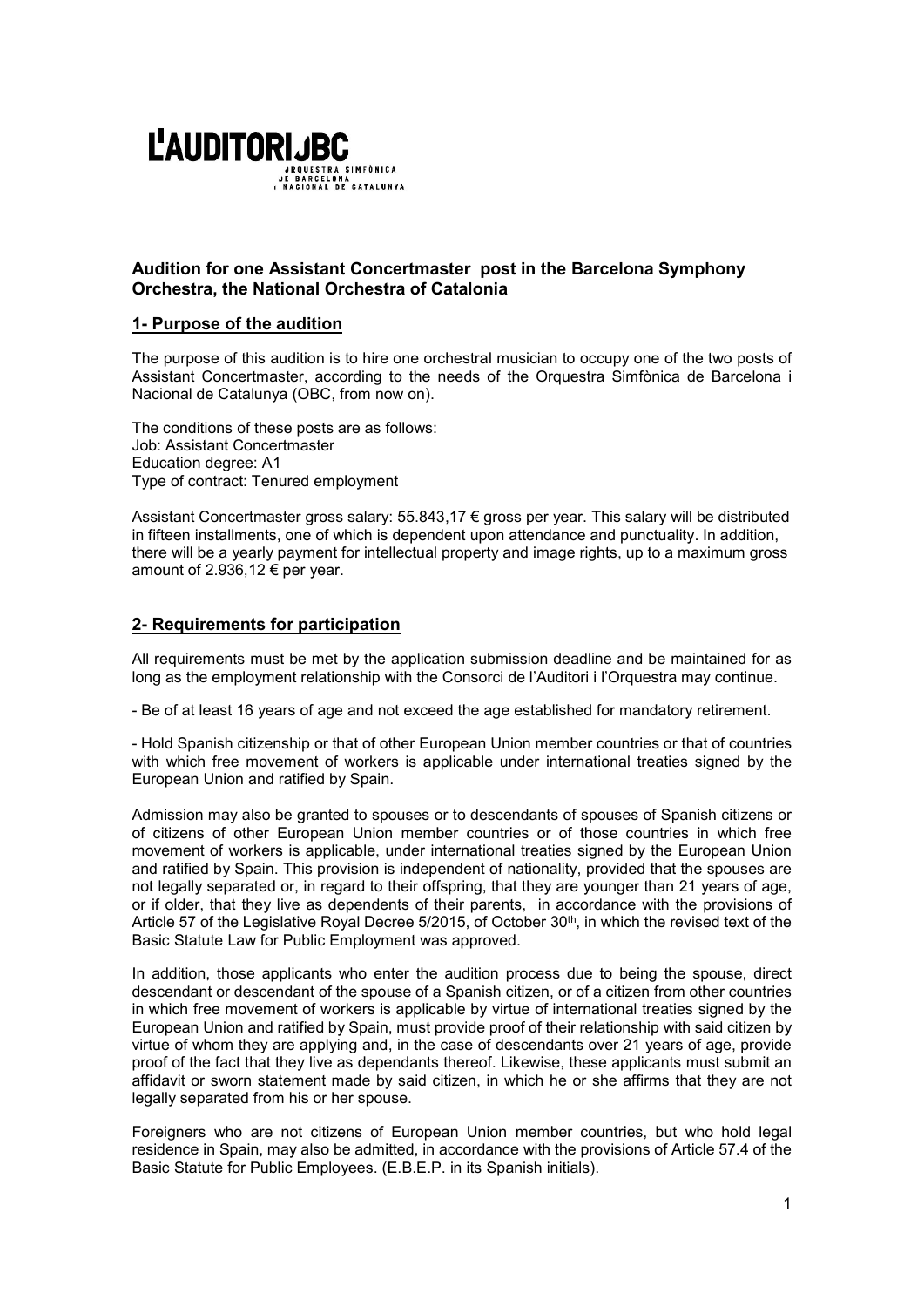In all cases, applicants who do not hold Spanish nationality must document their nationality.

- Not having been banned, by means of disciplinary proceedings, from service in any of the public administrations; nor by the constitutional organs or statutes of the Spanish autonomous communities; nor have absolute or special disqualification from any workplaces or public positions by judicial resolution for access to the category of civil servant, or to carry out functions similar to those that they performed, in the case of work personnel, from which they had been suspended or disqualified. In the case of being a citizen of another country, not to have been disqualified or in an equivalent situation, nor have been subject to disciplinary or equivalent punishment which prevents access to public service on the same terms, in their own country.

- Having an advanced degree in Music, or as a Senior Professor, in the specialty of violin, in accordance with the requirements of this audition.

- Proving themselves to be in possession of knowledge of the Catalan language (B certificate). The selected applicants who do not have a sufficient command of the Catalan language must acquire said level within a maximum period of two years.

- Applicants who do not have Spanish nationality must prove their knowledge of the Spanish language, in both oral and written expression, at a sufficient level to carry out all functions of the workplace. In these cases, the interested parties must indicate and prove, where applicable, that they are exempt from taking the Spanish language test. Any selected applicants who do not have a sufficient command of the Spanish language must acquire said level within a maximum period of two years.

- Applicants who have submitted documentation in a foreign language and who have passed all stages of the process must present a corresponding sworn translation in order to formalize their contracts.

### 3- Submission and admission of applications

Applicants wishing to take part in the auditions must register online at www.muvac.com/obc. They must submit:

- a) A Curriculum Vitae or resumé which briefly outlines his or her academic background and professional experience. Only duly accredited merits will be evaluated. Hence, it is essential to include copies of contracts, orchestra certificates, concert brochures and so on.
- b) A scanned copy of his or her identity card or passport. The original document must be presented on the day of the audition. A copy of the musician's superior-level degree.
- c) A link to a recording of the solo works and orchestral excerpts required for the preselection stage. This recording must be made in one single take from start to finish, unedited and with optimal sound quality. Excerpts to be recorded are stipulated in Annex 2 of these rules.

It is also possible to register by means of a request presented in the manner determined by Article 16 of Law 39/2015, of 1 October, of the Common Administrative Procedure of public administrations. In addition to personal data, it shall be necessary to provide a valid email address, it being the applicant's responsibility to make a notification in the event of any changes by means of a request to the OBC's management department. In the request, the instrument(s) and chosen specialties must be clearly stated.

Requests must be accompanied by:

- National identity document and a copy of the musician's superior-level degree.
- Curriculum Vitae. Documentation accrediting specific requirements and merits presented. Only duly accredited merits will be evaluated. Hence, it is essential to add contracts, orchestra certificates, concert brochures and so on.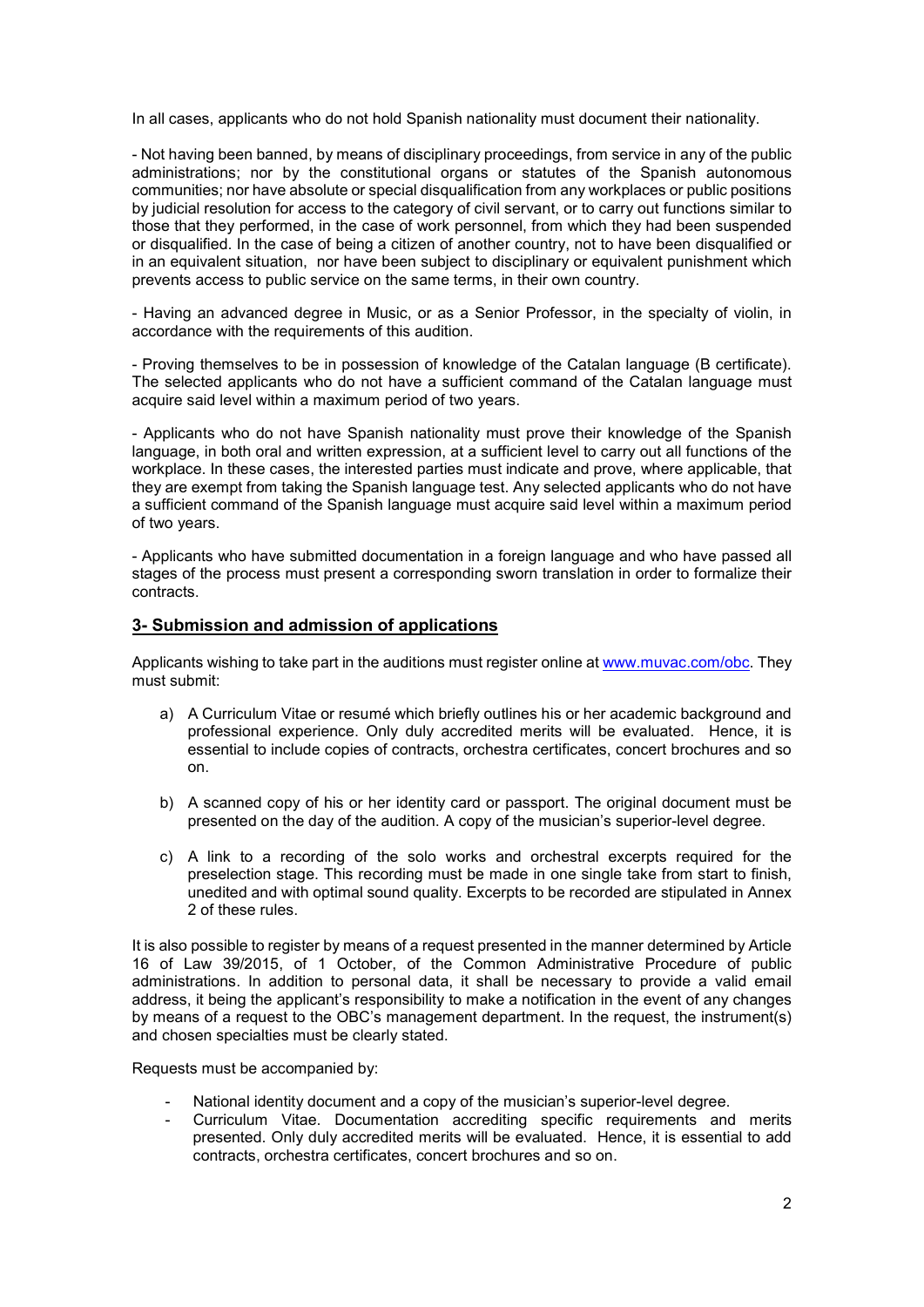- Link to the video recording required for the preselection stage. This recording must be made in one single take from start to finish, unedited and with optimal sound quality. Excerpts to be recorded are stipulated in Annex 2 of these rules.
- Application form (Annex 1)

Candidates with disabilities must indicate their type of declared disability in their application and specify, where appropriate, the adaptation of time and material resources necessary in order to undertake the audition and the procedures provided for in the convocation; and the reason, or reasons, for these measures. In accepting such adjustments or adaptations, said candidates must comply with the provisions of Article 6 of Decree 66/1999, of 9 March, of the Generalitat de Catalunya (Government of Catalonia) and submit the corresponding expert opinion of the multiprofessional teams referred to in Article 4.3 of the same decree.

Likewise, those who have had the legal condition of disability recognized, but who do not initially declare it, shall be admitted to the undertaking of the exercises without having to prove their aptitude prior to its commencement; without prejudice to the fact that once they have passed the selection process, they must accredit their ability to perform the functions for the professional exercise of the corresponding category. For these purposes, applicants with disabilities must submit the corresponding expert opinion of the multi-professional teams referred to in Article 4.3 of Decree 66/1999, of 9 March, of the Generalitat de Catalunya (Government of Catalonia) on access to the public service for people with disabilities and multi-professional assessment teams.

Applicants give their consent to the processing of all personal data that is required to take part in the audition and for the rest of the handling of the selection process, in accordance with the regulations in force by law.

Applicants must state and provide proof, where appropriate, that they are exempt from undertaking the Catalan language test, by means of the General Directorate of Linguistic Policy certificate or its equivalent.

## Deadline for submitting applications for the selection process

The above documentation must be submitted within the non-extendable maximum period of 20 calendar days, counting from the day following the announcement of the audition in the Diari Oficial de la Generalitat de Catalunya. This application submission deadline information will also be published on www.muvac.com and L'Auditori website (www.auditori.cat).

List of admitted and excluded persons (provisional and final version)

Following the application submission deadline, the Department of Human Resources of the Auditori will publish a provisional list of admitted and excluded candidates on the Auditori website (www.auditori.cat).

Applicants may contest those results by providing arguments they consider appropriate within ten working days, counting from the day following the publication of the provisional list of admitted and excluded persons.

In the event that an applicant does not appear on the provisional list of admitted or excluded persons, a copy of the application submitted at the time of lodging the application must accompany the corresponding claim.

After the expiry of the term of claims and after the resolution of any possible incidents, the final list of admitted and excluded persons will be published.

The list of admitted and excluded applicants, as well as successive announcements pertaining to the audition, will be published on the Auditori website (www.auditori.cat).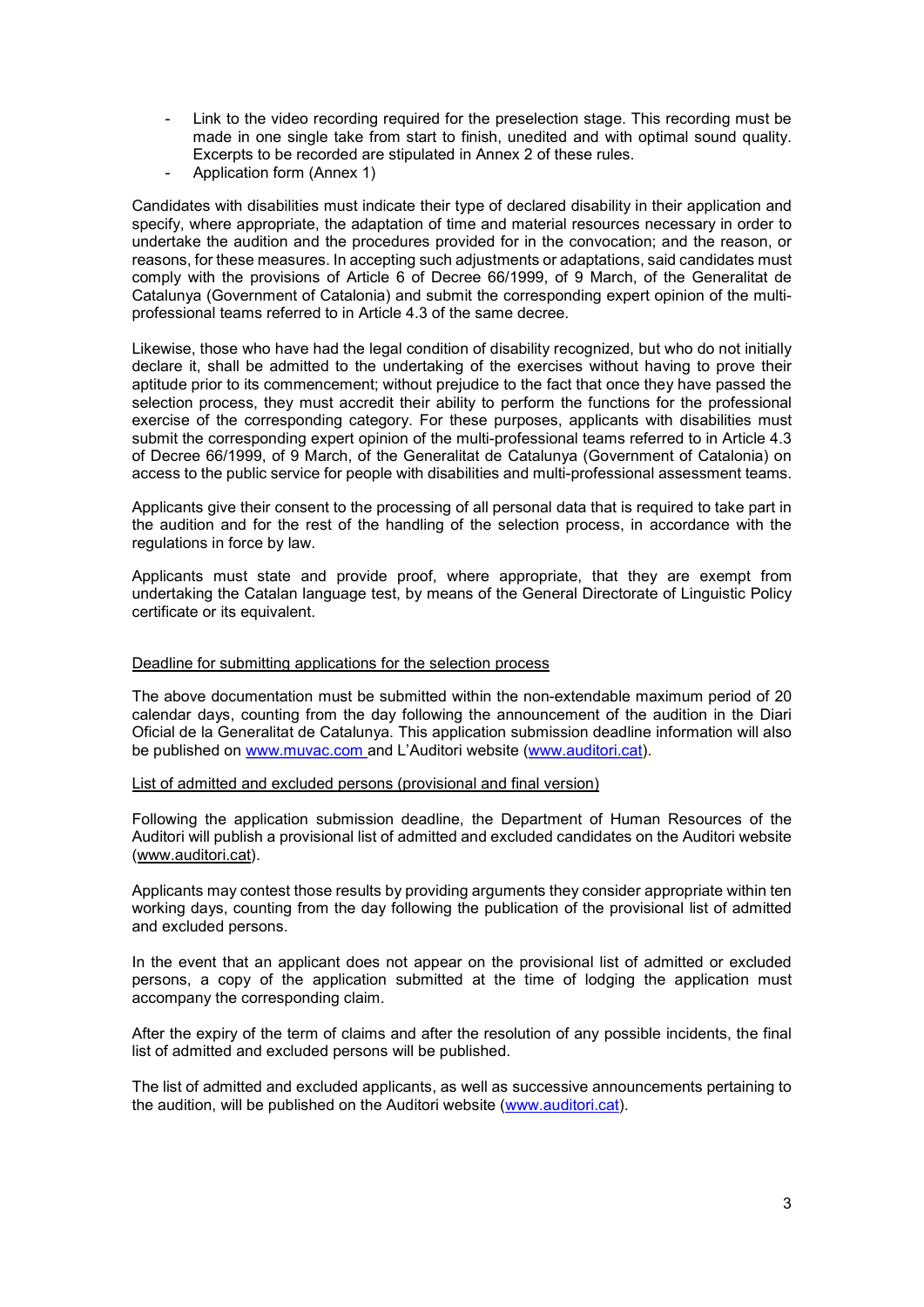# 4- Characteristics of the selection process

The selection process will proceed as follows:

# 1st stage. - Evaluation of merits via cv and video recording.

- Professional experience and education (up to 3 points). It will be just valued the experience and education accredited in the document, by degrees, work contracts and/or company certificates or concert programs.
	- o Professional experience:
		- **Professional experience of 10 weeks or more in professional symphonic** orchestras (1 point)
		- **Professional experience of 5 weeks or more in the position requested in** professional symphonic orchestras (1 point)
	- o Education: one or more masters in music (1 point)
- Video recording (up to 7 points). This recording must be made in one single take from start to finish, unedited and with optimal sound quality. Excerpt to be recorded is stipulated in Annex 2 of these rules. Evaluation of the recording will be based upon the following criteria: beauty of sound, intonation, rhythm, musicality, and attention to articulation, phrasing and dynamics.

Candidates with scores of less than 5 points will be excluded from the audition process and will not be allowed to proceed to the second stage of the selection process.

OBC members with a tenured contract will pass directly to the second round of the presential audition.

The list of candidates who have passed the first stage and are admitted to the presential audition will be published on the Auditori's website (www.auditori.cat)

# Second stage – Audition

The audition will take place at the Auditori of Barcelona (Lepant, 150) on  $22<sup>nd</sup>$  June 2022. Applicants must perform on the instrument, which they would use if they were to join the orchestra. The tuning of the orchestra is A442.

The second stage will consist of three rounds. In order to ensure anonymity, candidates will perform concertos, orchestral excerpts and solo passages (chosen on the day of the audition from the material as stipulated for these rounds in Annex 2) behind a screen during the first and second rounds. In the third round, there will be no screen. Members of the selection committee will evaluate each of the candidates publicly at the end of each round.

1<sup>st</sup> round: Each member of the selection committee will decide whether or not the candidate is SUITABLE or NOT SUITABLE. He or she will be considered SUITABLE if more than 50% of the selection committee members deem so. Passing the first round means being able to move on to the second round.

2<sup>nd</sup> round: Each member of the Selection committee will decide whether or not the candidate is SUITABLE or NOT SUITABLE. He or she will be considered SUITABLE if more than 50% of the selection committee members deem so. Passing the second round means being able to move on to the third round.

3<sup>rd</sup> round: Each member of the Selection committee will evaluate each candidate with a score from 1 to 5. The resultant arithmetic figure will be the candidate's final score. The candidate will be SUITABLE if his/her score is of 3 points or more.

The selection committee will publish a list of the SUITABLE candidates and their scores. These final scores will determine the results of the selection process.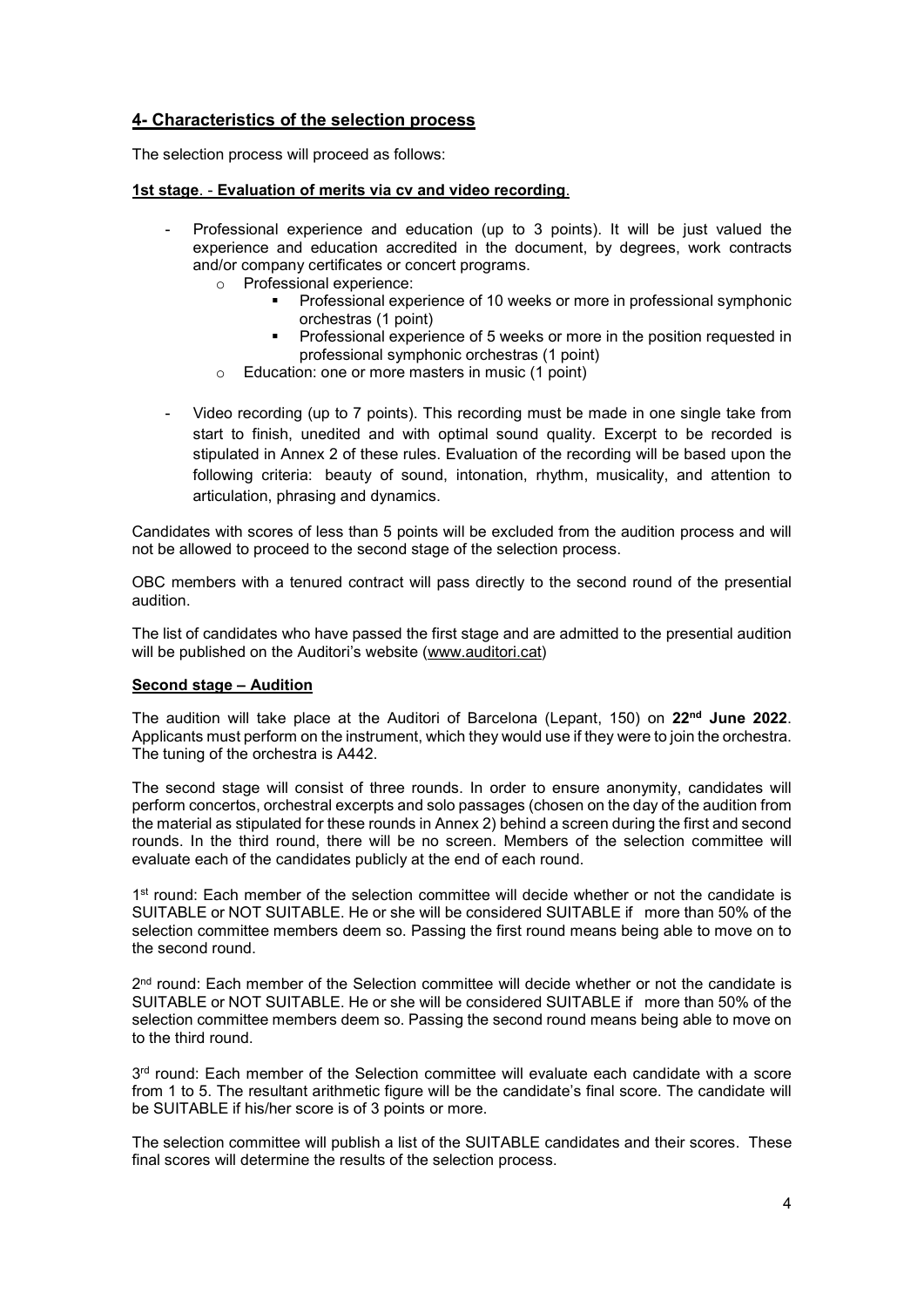In general, and with regard to the audition covered by this convocation, the chairman of the selection committee will guide the rest of the committee in respect to criteria regarding the minimum level that the applicants must achieve, in accordance with the needs and aims of the orchestra.

The selection committee may summon applicants for an audition and/or interview to assess their personal characteristics of adaptation to the workplace. If such a request is made, it shall be compulsory and will be evaluated on a scale of up to 10 points. Candidates who do not reach a minimum score of 5 points will be eliminated. Under no circumstances may this score alter the order of priority established in the previous round of auditions.

# 5. Results of the selection process

Once the evaluation of the qualifications of applicants has been completed, the selection committee shall publish a list which contains the applicants' scores, in descending order, on the website www.auditori.cat.

The best-rated candidate will be appointed as Assistant Concertmaster of the OBC with a tenured contract in the corresponding category. In case one of the candidates resigns the offered post, the Selection Committee will offer the post to the next SUITABLE candidate.

Once these positions have been filled, the orchestra reserves the right to offer a temporary contract in a lower category of the same instrument to the candidate who has the next highest score.

In the case of a tie in the final score, applicants who hold European Union nationality or those who are spouses of European Union citizens (provided they are not legally separated from their spouses) or applicants from countries in which, by virtue of the international treaty signed by the EU and ratified by Spain, the free movement of workers is applicable in the terms in which these are defined in the treaty establishing the European Community, shall be chosen. In the event of a continued tie, the elder applicant shall be chosen. If the tie still cannot be broken, the chairman of the selection committee shall have the deciding vote.

The applicants proposed by the selection committee must submit the requested supporting documents to the orchestra's office (C/Lepant, 150) within the term of 20 calendar days from the publication of the list of approved persons.

If, within this term, and except in cases of force majeure, a proposed candidate does not submit the necessary documentation or does not meet the requested requirements, he or she may not be hired and all actions shall be null and void, without any prejudice in terms of any responsibility he or she may have for making false statements on his or her audition application form.

Incorporation into the orchestra shall be made once, if necessary, the corresponding Spanish work and residency permit is obtained. In this case, incorporation will take place once this permit is issued. The orchestra will bear no financial responsibility for these procedures. Upon joining the orchestra, the applicant must demonstrate his or her knowledge of Catalan and Spanish. In the event that the applicant does not have sufficient command of the Catalan and/or Spanish language, he or she must undertake to acquire this level within a period of two years.

Applicants are solely responsible for the cost of their travel and lodging. In addition, the orchestra is unable to provide access to rehearsal rooms prior to the audition.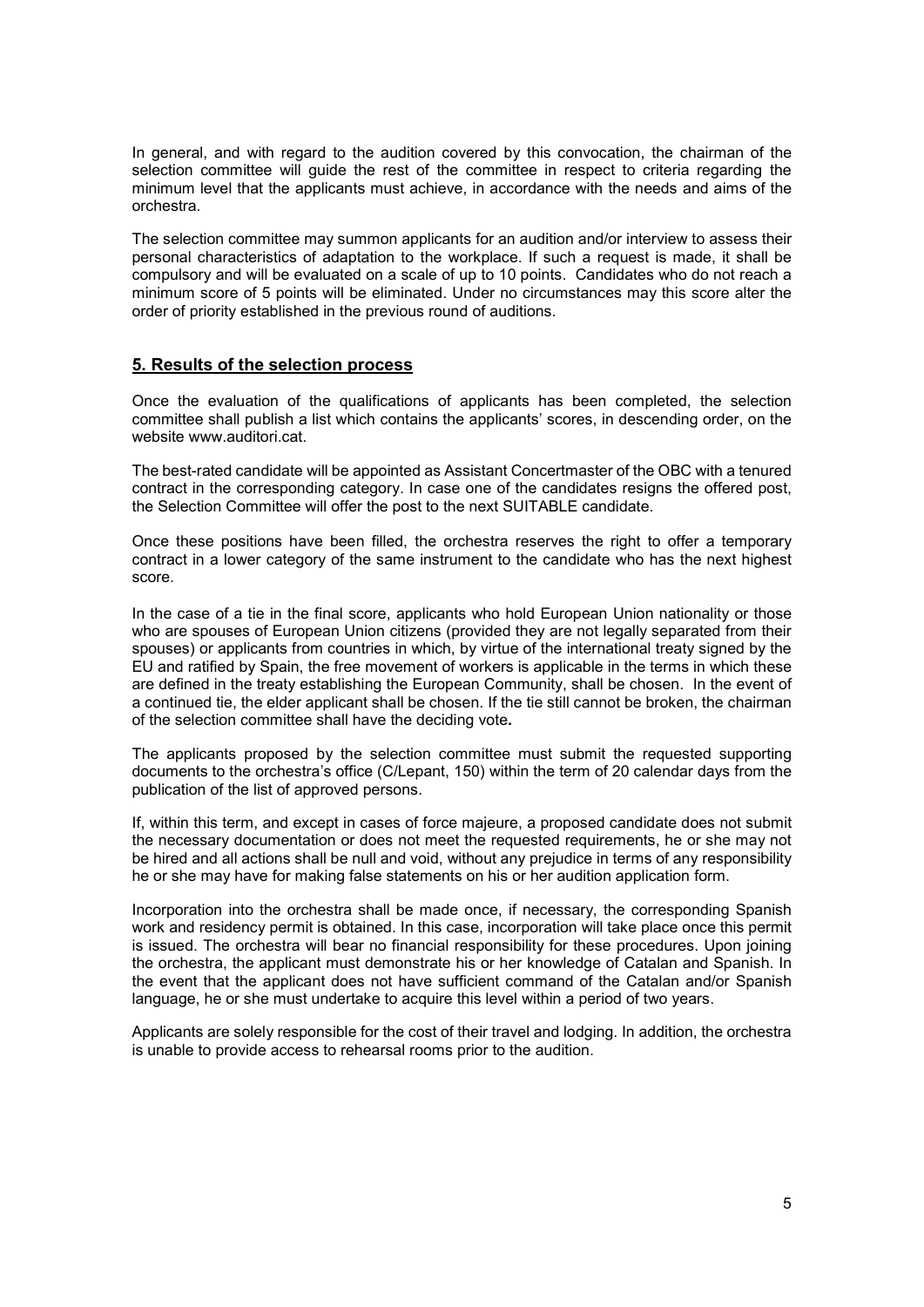# 6. Selection Committee

The nominal composition of the Selection Committee will be published in due course on the Auditori website prior to the start of the preselection stage. It will be made up of a president, orchestra members and a secretary.

A representative of the Catalan Government (Generalitat de Catalunya), a representative of the Barcelona City Council, an internationally renowned musician of the instrument whose place is convened and/or an internationally renewed orchestra conductor may also be members.

A union representative from L'Auditori designated by the orchestra's labor committee will be present in the selection process, with a right to speak but no voting rights, and will not form part of the committee. The orchestra's labor committee shall designate an appointee and a substitute for this selection process.

The selection committee may determine the incorporation of specialized consultants. These consultants, with a right to speak but no voting rights, may participate in all or some of the auditions and shall be limited to the exercise of technical specialties, on which their collaboration with the Committee shall be exclusively based.

The selection committee may exclude from the selection process any participant who shows any conduct contrary to good faith or conduct which aims to undermine the principles of equity and equality, or any other type of conduct which alters the normal evolution of any of the phases established in the convocation of the audition.

The selection committee may not be constituted nor act without the attendance of a simple majority of its members, whether appointees or substitutes. A simple majority of votes shall adopt decisions.

# 7. Resources

In accordance with the provisions of Law 39/2015, of 1st October, on the Legal Framework of Public Administrations and the Common Administrative Procedure, the interested parties may submit an appeal to the management for a reversal of the acts of the convening authority within a period of one month from the day following the date of its publication.

The minutes and resolutions of the selection committee may be challenged by the interested parties by means of an appeal made to the Auditori Manager within a period of one month from the day following the date of its notification or publication.

An appeal for reconsideration against these requirements may be lodged with the executive committee within a period of one month from the day following their publication or an administrative appeal before the jurisdiction of the administrative selection appeal's committee within a period of two months from the day following their publication.

Barcelona, 23rd March 2022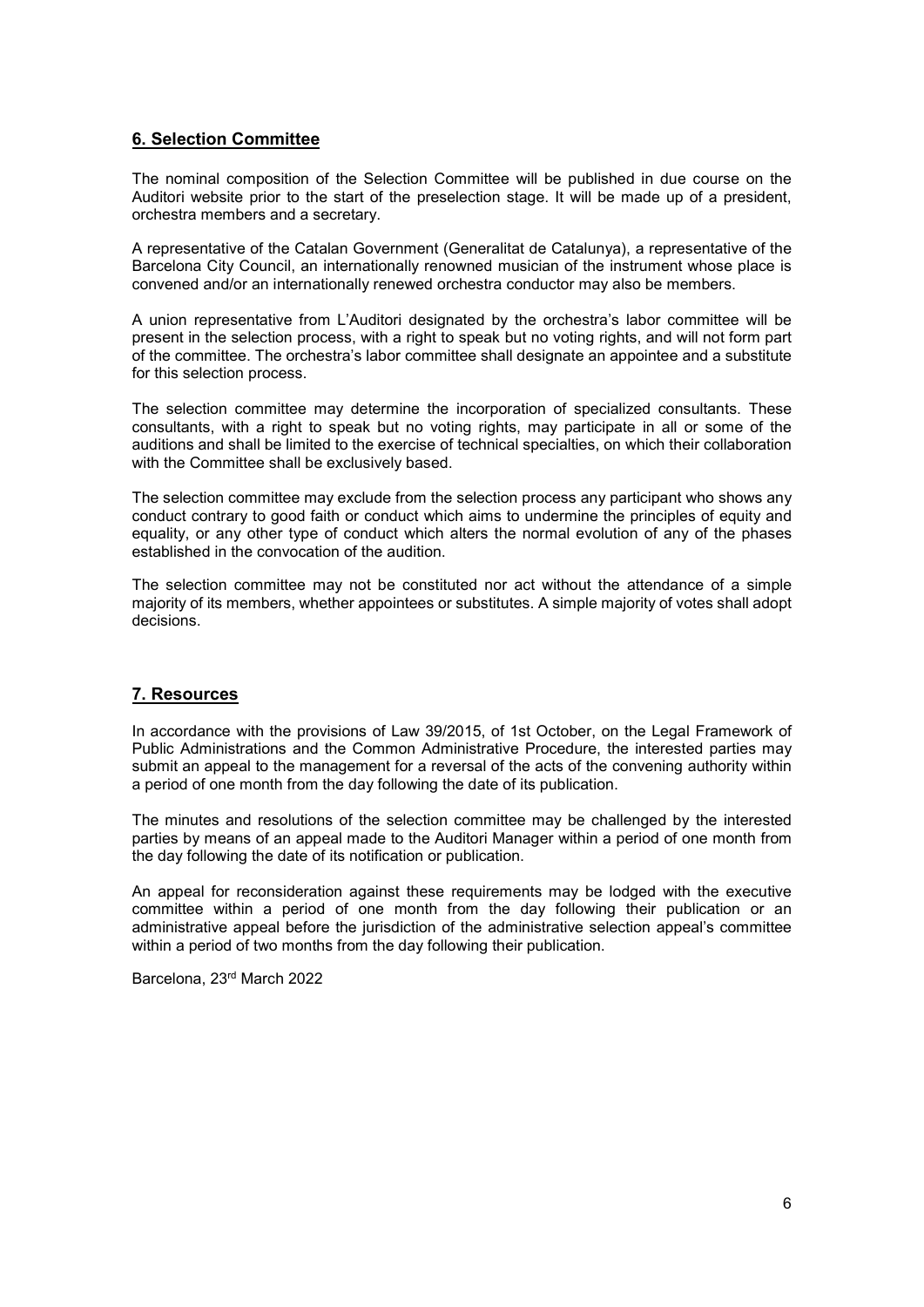# ANNEX 1

# APPLICATION FORM – OBC ASSISTANT CONCERTMASTER

| Surname             | Name              |
|---------------------|-------------------|
| ID card or passport | Nationality       |
| Address             | Country           |
| Phone number        | E-mail<br>address |

# I DECLARE

That I wish to take part in the selection process for assistant concertmaster and I accept the rules of the process.

That I meet the requisites required, by sworn declaration of the data expressed in my academic and professional curriculum, indicating said titles and merits, as well as all work accomplished; that this is true and that I have the corresponding official accreditation.

Signature:...........................................................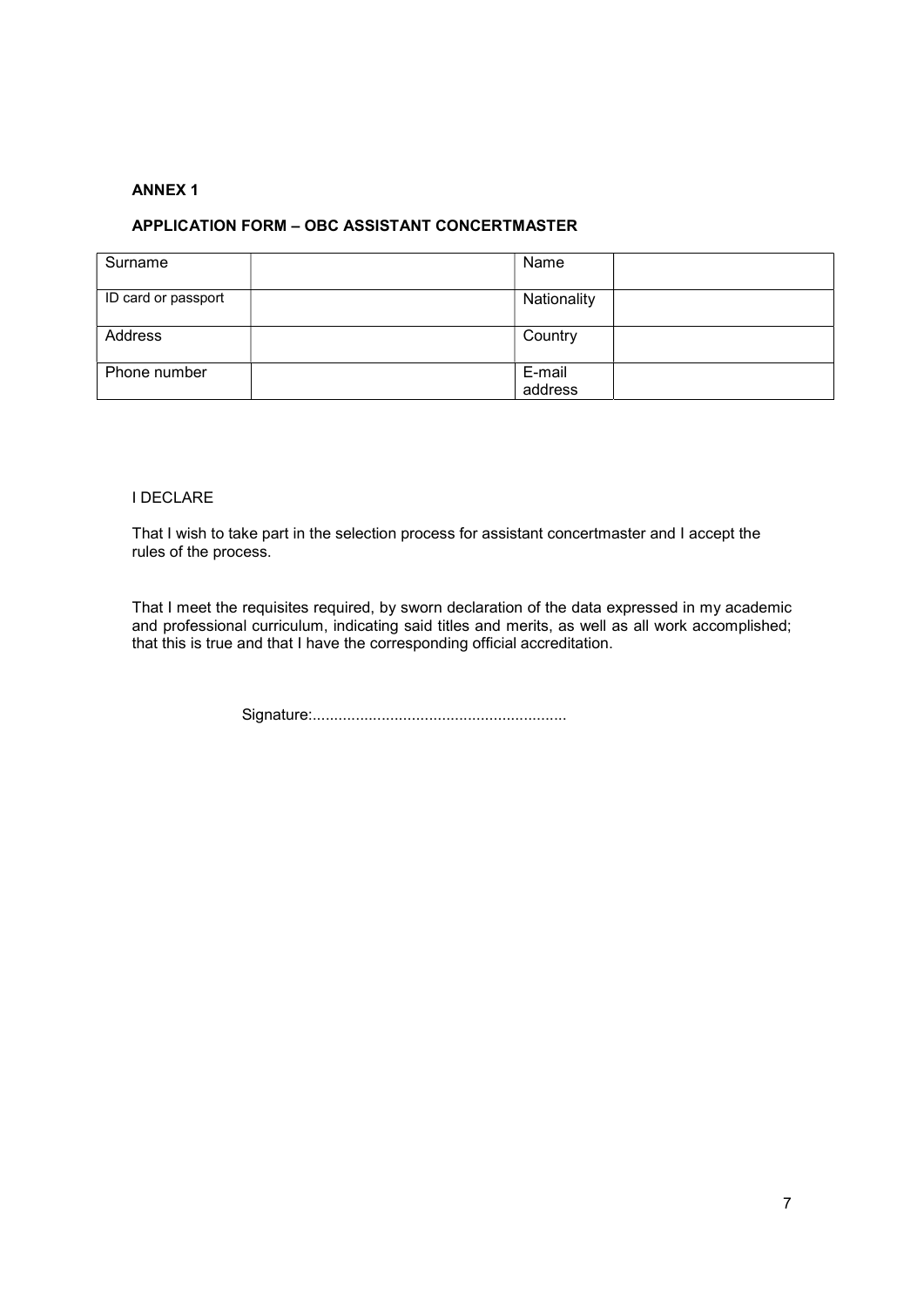# ANNEX 2

# ORCHESTRAL REPERTOIRE

#### 1<sup>st</sup> stage: recording for preselection

This recording must be made in one single take from start to finish, unedited, with optimal sound quality and without piano accompanying

#### RIMSKY-KORSAKOV: Scheherazade. All solos

#### 2<sup>nd</sup> stage: audition

## 1<sup>st</sup> round (behind curtain)

a) First movement, with cadenza Joachim, from one of the following concerts to be chosen by the candidate:

#### MOZART: Concerto for violin and orchestra no. 4 in D, KV 218 MOZART: Concerto for violin and orchestra no. 5 in A, KV 219

b) Orchestral solos:

BACH: St. Matthew's Passion. All solos. No. 47, Erbame dich, mein Gott - Solo. No. 51 Arie (Gebt mir meinen Jesum wieder) Solo (2nd orchestra) BEETHOVEN: Missa Solemnis. Sanctus. Solo BRAHMS: Symphony no 1. 2<sup>nd</sup> movement. Solo MOZART: Serenata KV 250 (248b) "Haffner". Rondo. Solo RIMSKY-KORSAKOV: Scheherazade. All solos STRAUSS: Ein Heldenleben. All solos.

2<sup>nd</sup> round (behind curtain)

a) Orchestral excerpts

**BRAHMS: Symphony no. 1.** 1<sup>st</sup> movement: from bar 1 to 9; from bar 21 to 70 BRAHMS: Symphony no. 4. 4th movement: from bar 33 (8 before letter B) to bar 81 (letter D) MOZART: Symphony no. 39 KV 543. 4th movement: from bar 1 to 42 MENDELSSOHN: Symphony no. 4 Italiana. 1st movement: from bar 1 to bar 110 PROKOFIEV: Classical Symphony. 1<sup>st</sup> movement: from bar 1 to 4 bars after letter F. 4 th movement: from bar 1 to 8 bars after letter G. SCHUMANN: Symphony no. 2. Scherzo. From bar 1 to bar 55 STRAUSS: Don Juan. 1<sup>st</sup> page. From bar 1 to 13 bars after letter C

b) Orchestral solos:

BACH: St. Matthew's Passion. All solos. No. 47, Erbame dich, mein Gott - Solo. No. 51 Arie (Gebt mir meinen Jesum wieder) - Solo (2nd orchestra) BEETHOVEN: Missa Solemnis. Sanctus. Solo BRAHMS: Symphony no 1. 2<sup>nd</sup> movement. Solo MOZART: Serenata KV 250 (248b) "Haffner". Rondo. Solo RIMSKY-KORSAKOV: Scheherazade. All solos STRAUSS: Ein Heldenleben. All solos.